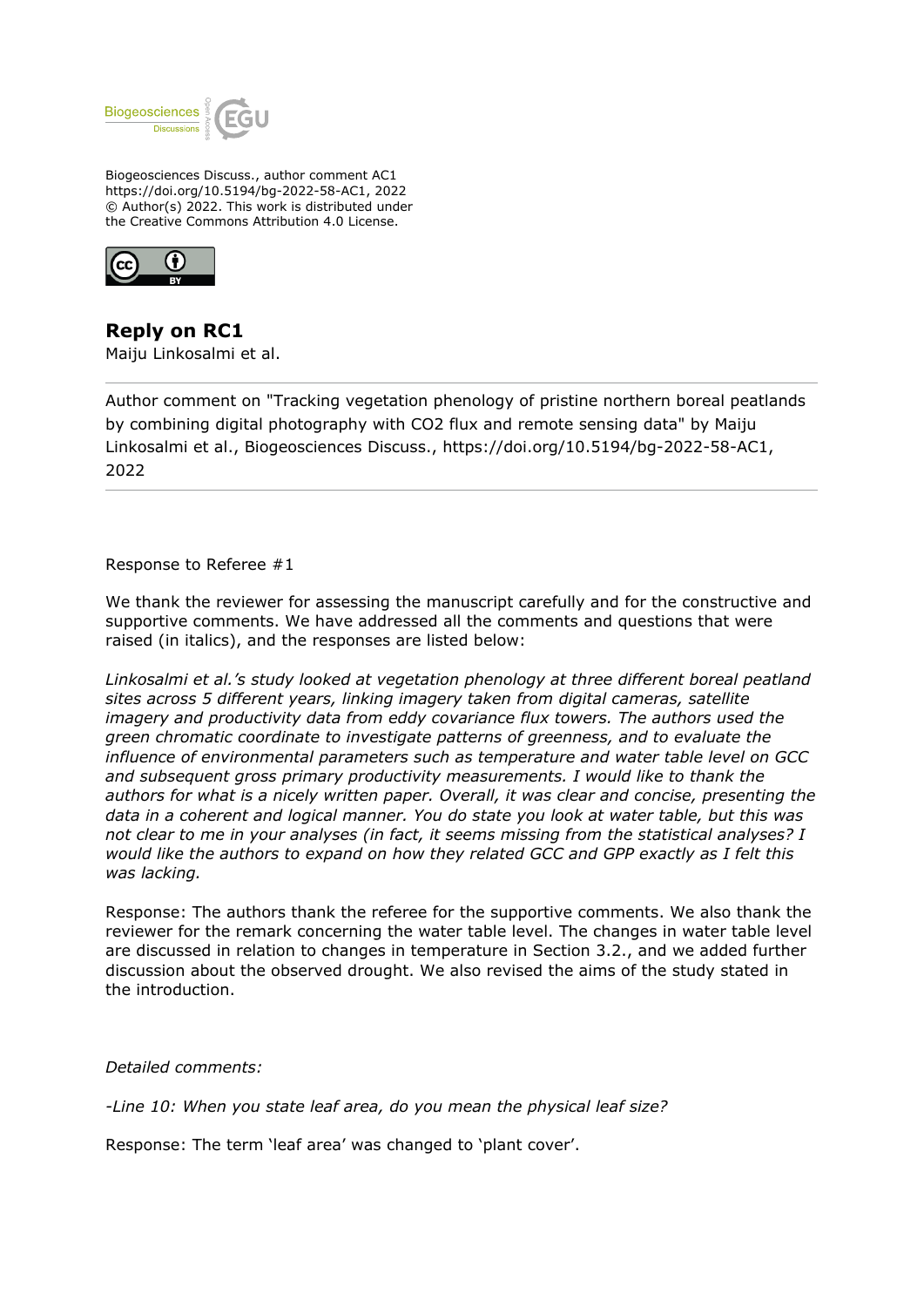*-Line 14: I presume you mean air temperature here?*

Response: Yes, this is specified in the revised manuscript.

*-Line 29: Same as abstract, do you mean leaf area as in differences in leaf size?*

Response: See above.

*-Line 39: Vegetation phenology is quite a broad concept (incorporating a variety of things such as flowering, leaf out etc). I would maybe include the phrase green leaf phenology here to acknowledge this paper is looking at simply 'greenness'.*

Response: Thank you for the suggestion. We clarified the sentence. Also, we checked the whole manuscript for terminology and revised the text where necessary to indicate whether the text refers to greenness specifically or vegetation phenology in general.

*-Lines 59-63: I was a little confused by the wording here. You state there are three peatlands measured across 5 growing seasons. Your first objective is states however that you would use GCC to describe phenology between sites and among different plant communities at one site. I understand that you are looking at species/community differences within a site, but this makes it sound like you only did this at one site.*

Response: For clarity, the sentence was corrected from "…within one site…" to "…within each site…"

*-Lines 85-101: Did you consider using any other metrics, even other chromatic coordinates such as the Red Chromatic Coordinate?*

Response: The GCC has previously proven to be a valid metric for greenness in peatlands (e.g. Peichl et al. 2015, Linkosalmi et al. 2016, Koebsch et al. 2019), so we decided to use it instead of other indices. The RCC would certainly be an interesting metric, too, for peatland vegetation, but here we wanted focus on the greenness and, in order to keep the amount of data within reasonable limits, the RCC was not included in the analysis.

*-Lines 195-201: Really nice to show the GCC vales of different species/communities – this is not all that common in the literature, especially for peatlands.*

Response: We thank the referee for the supportive comment.

*-Lines 240-250: This section was a little hard to follow, and I would encourage the author to re-word. It was detail heavy (which is good) but makes it really quite dense. In line 242, you mention a p value, but no other information from the results of the statistical test. I would like more details here. A p value alone is not sufficient when reporting the outputs of statistical analyses.*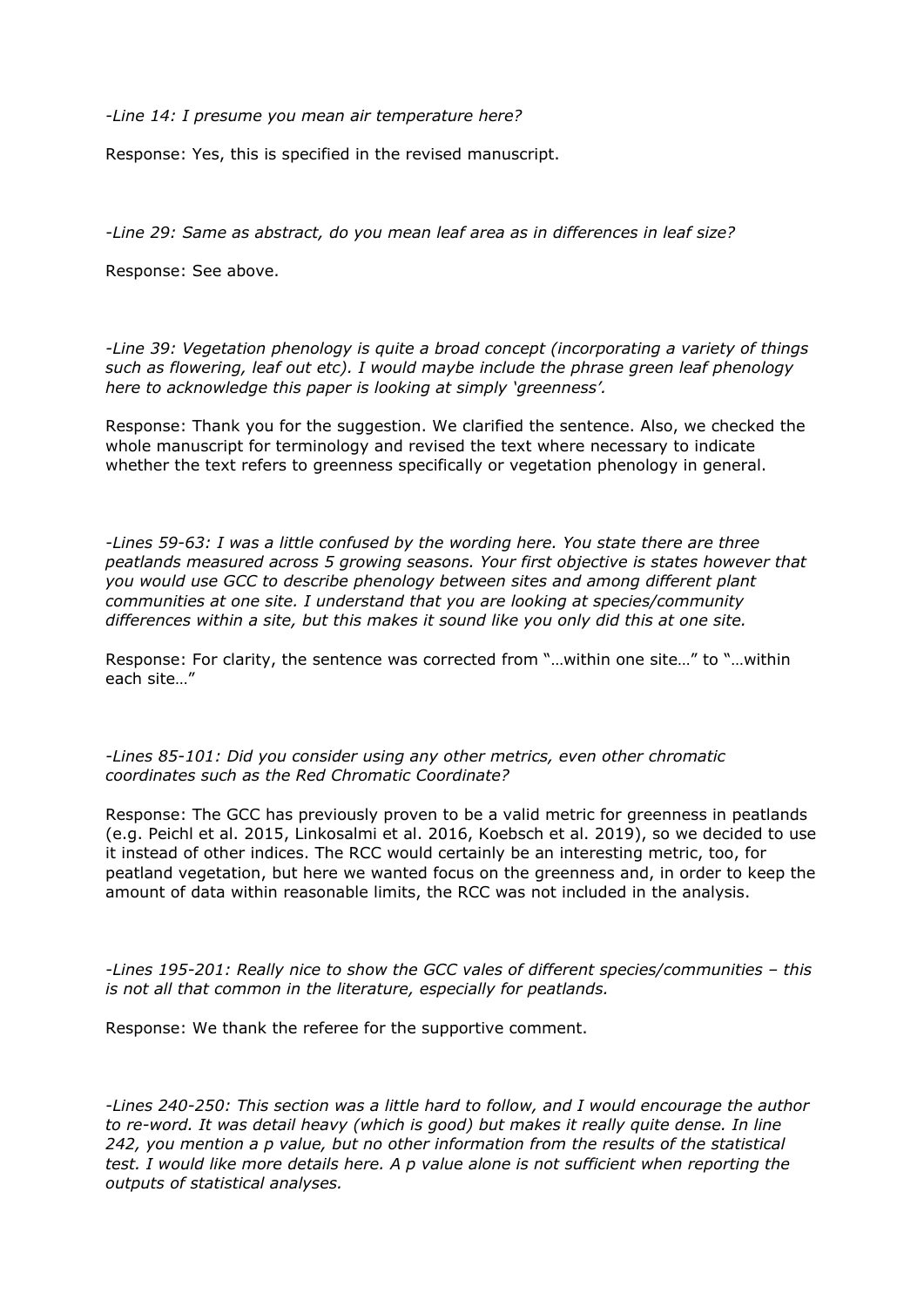Response: We made some editorial changes to improve the clarity of this paragraph. The p-value in question did not actually refer to any specific statistical test and it was removed. In other Sections, the chi<sup>2</sup> values were added to report the results of statistical analysis, in addition to the p-values.

*-Figures 7 and 8: Could you maybe incorporate these two figures to show comparison between GCC and GPP more easily? I'd recommend two columns, left hand side GCC, right hand side GPP, with each site in a column (I hope this makes sense). In Figure 8, for Halsiappa, what is the explanation for the yellow shaded area?*

Response: We thank the referee for the suggestion, which was implemented. The explanation for the yellow shaded area (wide confidence interval due to a data gap) at Halssiaapa in 2018 was explained in the results (Section 3.3) and discussion.

*-Lines 265-268: The wording of the sentence here is quite confusing. So the difference in GCC was significant between Lompolojankka and other two sites in all years, but only significant between Halsiappa and Kaamanen in the last 3 years of study? Think this could be re-worded to be easier to understand.*

Response: The sentence was re-worded for clarity.

*-Figure 9: Your GCC values for some of the sites are really quite high (much higher than other boreal peatland studies such as Peichl et al. 2015 and Davidson et al. 2021). Why is that? Was Halssiappa really that much greener at around Day 240*

Response: The values in Fig. 9 represent the satellite derived GCCs, which are higher than the camera derived GCCs (Fig. 7). Peichl et al. (2015) and Davidson et al. (2021) used camera derived indices and their result are in accordance with our data. In discussion, we note that the GCC values differ between satellite and camera derived images and discuss the possible reasons for this ("…the different viewing angles and atmospheric effect (the scattering and absorption of radiation due to atmospheric molecules and aerosols) and the consequent atmospheric correction of the satellite data"). Also, the model fit is still passable, although there is statistical scatter in the data and the point at day 240 represents the highest value.

*-Line 319: Again, state green leaf phenology here*

Response: Corrected

*-Line 326: Wording is a little awkward. You state that Lompolojankka is flatter, but the rest of the sentence also makes it sound like there is pronounced microtopography. This should be clearer.*

Response: The sentence was edited. The pronounced microtopography refers to the other two sites (Halssiaapa and Kaamanen)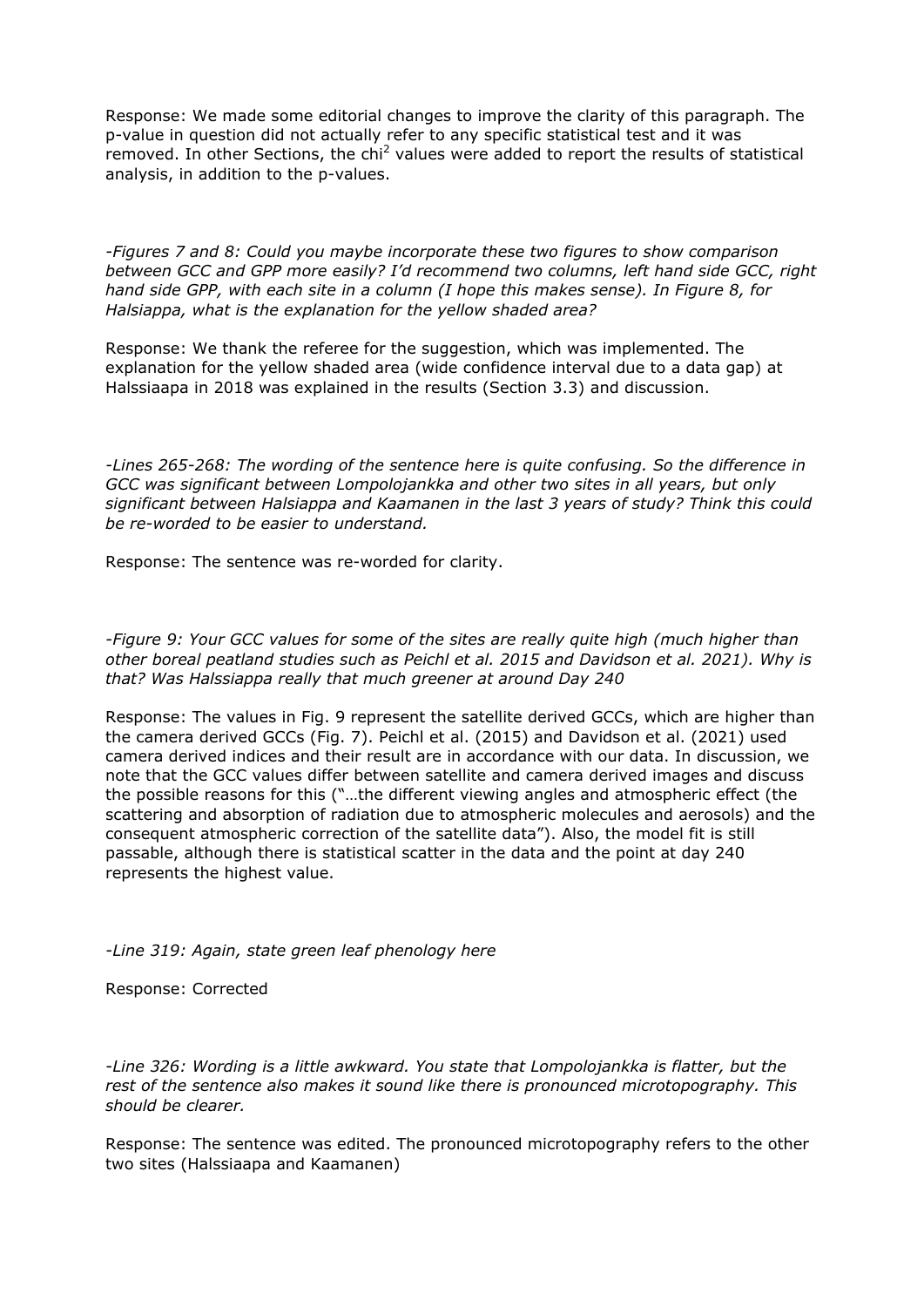*-Line 328: 'This affects THE fen's' – word the is missing*

Response: Corrected

*-Line 330: I'd expanded this section. What might a fen dominated by sedges be doing over say, a bog? Higher productivity in the short term? But faster turnover? Discussion section overall seems rather superficial in areas such as this and could benefit from being expanded upon.*

Response: The discussion was reworded. The authors meant to discuss the special characteristics of this specific fen, Lompolojänkkä, rather than the general differences between fens and bogs.

*-Line 333: How small are the shrubs in this area? Shrubs would typically have a higher GCC unless they are really quite small (thinking Betula spp.?)*

Response: The dominant plants that defined the ROI selection at the sites are presented in Table 1. 'Shrubs' refer to species (such as Andromeda polifolia, Empetrum nigrum at Halssiaapa and Kaamanen) smaller than Betula spp., which we have separated as its own ROI. The text was edited and clarified, as greater GCC values were found in general for annuals (such as Menyanthes trifoliata) and taller woody plants (such as Salix spp. and Betula spp.) than for smaller shrubs and sedges, but at Kaamanen the shrubs had a higher GCC than the sedges and mosses.

*-Line 336: I wouldn't use the phrase plant growth here, that indicates to me the physical size of the plant, I'd say strictly green leaf phenology.*

Response: Corrected

*-Lines 340-343: Really cool that you are able to investigate the GCC dynamics of individual plant communities. I would like to highlight another recent paper, investigating GCC dynamics in boreal peatlands, that also looked at community level (finer spatial resolution of 60 x 60 cm) by Davidson et al. 2021: Davidson, S.J., Goud, E.M., Malhotra, A., Estey, C.O., Korsah, P. and Strack, M. (2021) Linear disturbances shift boreal peatland plant communities toward earlier peak greenness, Journal of Geophysical Research: Biogeosciences https://doi.org/10.1029/2021JG006403*

Response: We thank for the supportive comment and for the reference, which was added to discussion.

*-Line 344: This paragraph seemingly comes out of nowhere, and I think it would benefit from having a linking sentence between the previous paragraphs.*

Response: The previous paragraph was edited to provide a conceptual link.